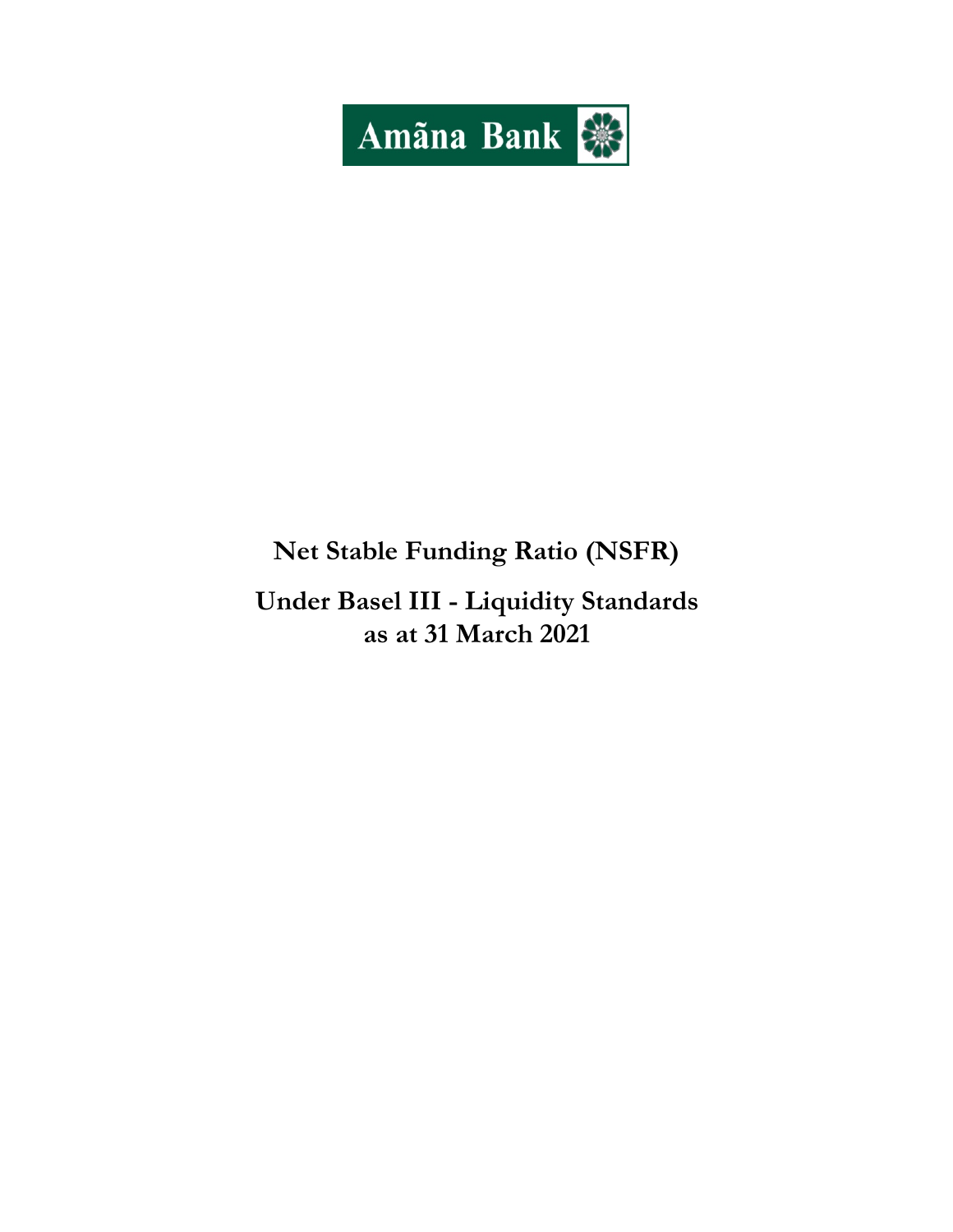

## **1. Calculation of Net Stable Funding Ratio (NSFR)**

| Code         | Item                                              | <b>Weighted Amount</b><br>as at<br>31st March 2021 | <b>Weighted Amount</b><br>as at<br>31st December 2020<br>(Audited) |
|--------------|---------------------------------------------------|----------------------------------------------------|--------------------------------------------------------------------|
| 32.1.1.0.0.0 | Total Available Stable Funding                    | 88,661,075                                         | 84,486,814                                                         |
| 32.1.2.0.0.0 | Required Stable Funding - On Balance Sheet Assets | 41,440,403                                         | 40,229,464                                                         |
| 32.1.3.0.0.0 | Required Stable Funding - Off Balance Sheet Items | 1,046,916                                          | 839,839                                                            |
| 32.1.4.0.0.0 | Total Required Stable Funding                     | 42,487,319                                         | 41,069,303                                                         |
| 32.1.5.0.0.0 | NSFR (Minimum Requirement 90%)                    | 209%                                               | 206%                                                               |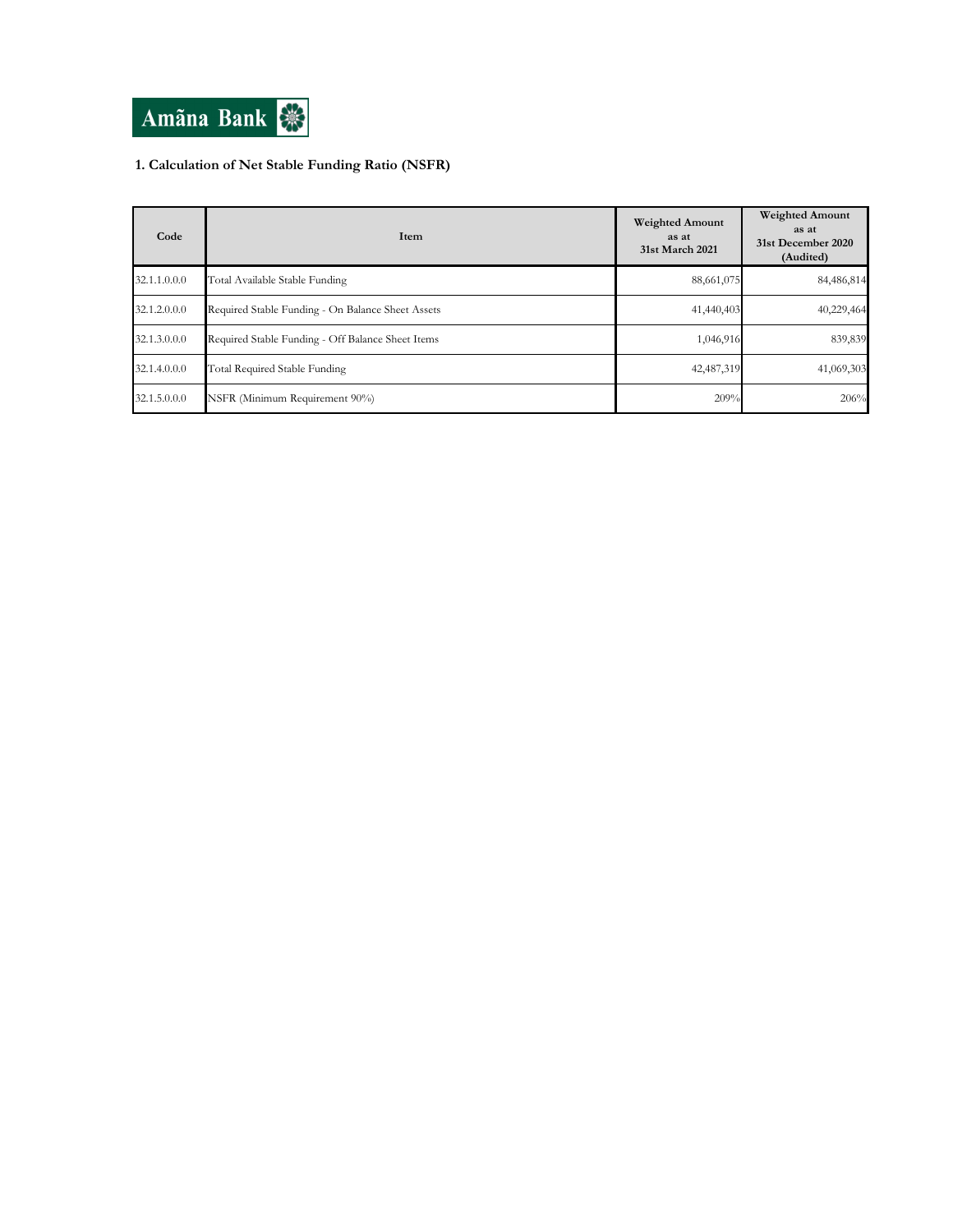

### **2. Total Available Stable Funding (ASF)**

| Code         | Item                                                                                                                                                                                              | <b>Unweighted Amount</b><br>as at<br>31st March 2021 | <b>ASF</b><br>Factor | <b>Weighted Amount</b><br>as at<br>31st March 2021 |
|--------------|---------------------------------------------------------------------------------------------------------------------------------------------------------------------------------------------------|------------------------------------------------------|----------------------|----------------------------------------------------|
| 32.2.0.0.0.0 | <b>Total Available Stable Funding</b>                                                                                                                                                             | 106,151,928                                          | 0%                   | 88,661,075                                         |
| 32.2.1.0.0.0 | Liabilities and capital assigned a 100% ASF factor                                                                                                                                                | 16,606,542                                           | 100%                 | 16,606,542                                         |
| 32.2.1.1.0.0 | Total regulatory capital before capital deductions (excluding Tier 2 instruments with<br>residual maturity of less than one year)                                                                 | 11,559,804                                           | 100%                 | 11,559,804                                         |
| 32.2.1.2.0.0 | Any other capital instrument with effective residual maturity of one year or more                                                                                                                 |                                                      | 100%                 |                                                    |
| 32.2.1.3.0.0 | Secured and unsecured borrowings and liabilities with effective residual maturities of<br>one year or more                                                                                        | 5,046,738                                            | 100%                 | 5,046,738                                          |
| 32.2.1.3.1.0 | Net deferred tax liabilities                                                                                                                                                                      | 70,266                                               | 100%                 | 70,266                                             |
| 32.2.1.3.2.0 | Minority interest                                                                                                                                                                                 |                                                      | 100%                 |                                                    |
| 32.2.1.3.3.0 | Other liabilities                                                                                                                                                                                 | 4,976,472                                            | 100%                 | 4,976,472                                          |
| 32.2.2.0.0.0 | Liabilities assigned a 90% ASF factor                                                                                                                                                             | 77,722,020                                           | 90%                  | 69,949,818                                         |
| 32.2.2.1.0.0 | Non-maturity deposits and term deposits with residual maturity of less than one year<br>provided by retail customers and SME                                                                      | 77,722,020                                           | 90%                  | 69,949,818                                         |
| 32.2.3.0.0.0 | Liabilities assigned a 50% ASF factor                                                                                                                                                             | 4,209,430                                            | 50%                  | 2,104,715                                          |
| 32.2.3.1.0.0 | Funding with residual maturity of less than one year provided by non-financial<br>corporate customers                                                                                             | 379,454                                              | 50%                  | 189,727                                            |
| 32.2.3.2.0.0 | Operational deposits                                                                                                                                                                              | 3,303,743                                            | 50%                  | 1,651,872                                          |
| 32.2.3.3.0.0 | Funding with residual maturity of less than one year from sovereigns, Public Sector<br>Entities (PSEs), and Multilateral Development Banks (MDBs)                                                 |                                                      | 50%                  |                                                    |
| 32.2.3.4.0.0 | Other funding with residual maturity between six months and less than one year not<br>included in the above categories, including funding provided by central banks and<br>financial institutions | 526,233                                              | 50%                  | 263,116                                            |
| 32.2.3.4.1.0 | Net deferred tax liabilities                                                                                                                                                                      |                                                      | 50%                  |                                                    |
| 32.2.3.4.2.0 | Minority interest                                                                                                                                                                                 |                                                      | 50%                  |                                                    |
| 32.2.3.4.3.0 | Other liabilities                                                                                                                                                                                 | 526,233                                              | 50%                  | 263,116                                            |
| 32.2.4.0.0.0 | Liabilities assigned a 0% ASF factor                                                                                                                                                              | 7,613,936                                            | $0\%$                |                                                    |
| 32.2.4.1.0.0 | An other nabilities and equity not included in the above categories including other<br>funding with residual maturity of less than six months from central banks and financial                    | 354,421                                              | $0\%$                |                                                    |
| 32.2.4.2.0.0 | Other liabilities without a stated maturity                                                                                                                                                       | 5,856,730                                            | $0\%$                |                                                    |
| 32.2.4.2.1.0 | Net deferred tax liabilities                                                                                                                                                                      |                                                      | $0\%$                |                                                    |
| 32.2.4.2.2.0 | Minority interest                                                                                                                                                                                 |                                                      | $0\%$                |                                                    |
| 32.2.4.2.3.0 | Other liabilities                                                                                                                                                                                 | 5,856,730                                            | $0\%$                |                                                    |
| 32.2.4.3.0.0 | NSFR derivative liabilities net of derivative assets (if NSFR derivative liabilities are<br>greater than NSFR derivative assets)                                                                  | 1,402,784                                            | $0\%$                |                                                    |
| 32.2.4.4.0.0 | "Trade date" payables arising from purchases of financial instruments, foreign<br>currencies and commodities                                                                                      |                                                      | $0\%$                |                                                    |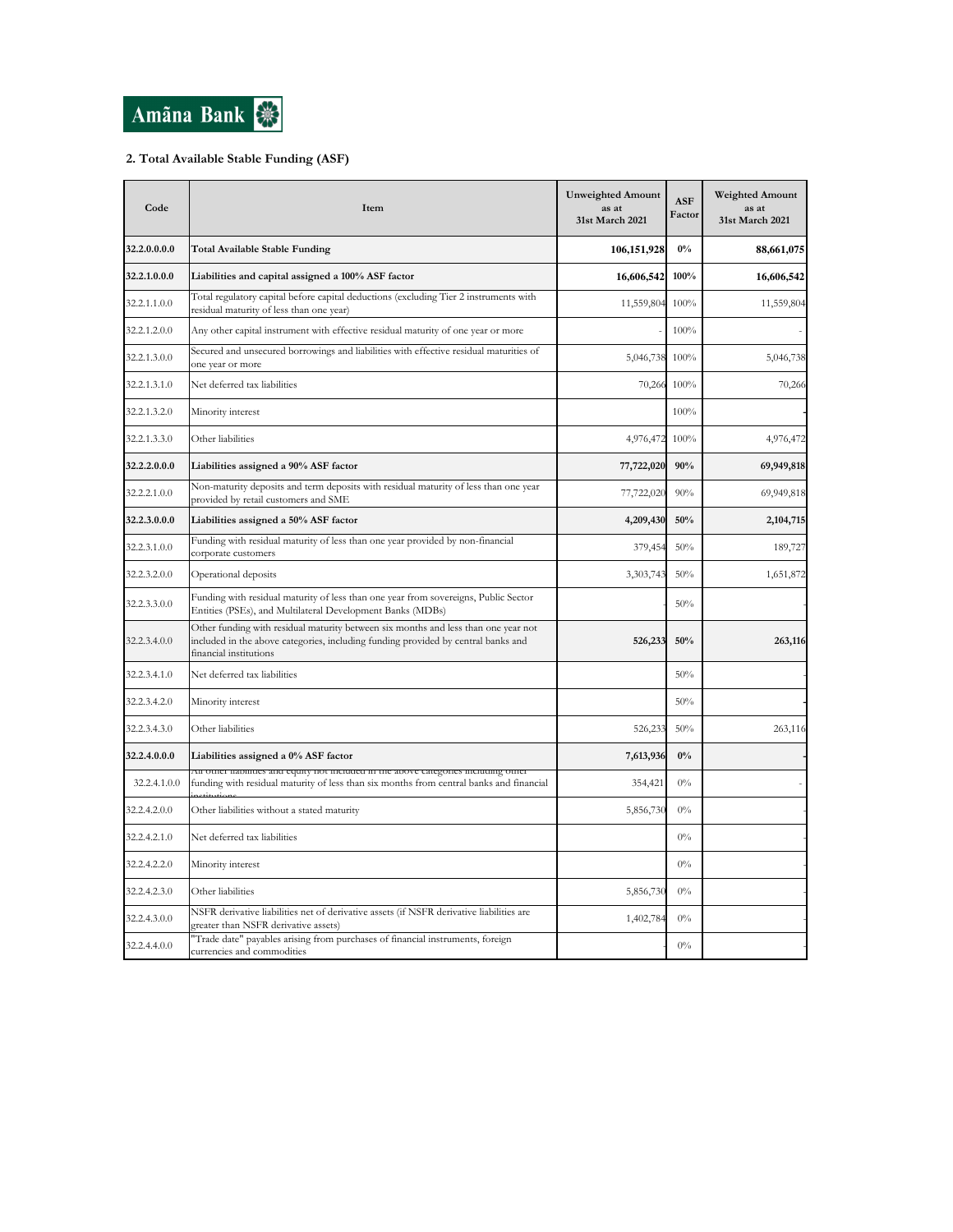

### **3. Required Stable Funding – On Balance Sheet Assets**

| Code         | Item                                                                                                                                                               | <b>Unweighted Amount</b><br>as at<br>31st March 2021 | ASF<br>Factor | <b>Weighted Amount</b><br>as at<br>31st March 2021 |
|--------------|--------------------------------------------------------------------------------------------------------------------------------------------------------------------|------------------------------------------------------|---------------|----------------------------------------------------|
| 32.3.0.0.0.0 | Required Stable Funding - On Balance Sheet Assets                                                                                                                  |                                                      |               | 41,440,403                                         |
| 32.3.1.0.0.0 | Assets assigned a 0% RSF factor                                                                                                                                    |                                                      |               | $\overline{\phantom{a}}$                           |
| 32.3.1.1.0.0 | Cash in hand                                                                                                                                                       | 4,600,215                                            | $0\%$         | $\bar{z}$                                          |
| 32.3.1.2.0.0 | Central bank reserves (Statutory Reserve Ratio (SRR) including excess SRR)                                                                                         | 7,374,842                                            | $0\%$         | ä,                                                 |
| 32.3.1.3.0.0 | All claims on central banks with residual maturities of less than six months                                                                                       |                                                      | $0\%$         | $\bar{\phantom{a}}$                                |
| 32.3.1.4.0.0 | Trade date" receivables arising from sales of financial instruments, foreign currencies and commodities                                                            |                                                      | $0\%$         |                                                    |
| 32.3.2.0.0.0 | Assets assigned a 5% RSF factor                                                                                                                                    |                                                      | $5\%$         | $\Box$                                             |
| 32.3.2.1.0.0 | Unencumbered Level 1 assets                                                                                                                                        |                                                      |               | $\overline{\phantom{a}}$                           |
| 32.3.2.1.1.0 | Qualifying marketable securities                                                                                                                                   |                                                      |               | $\overline{\phantom{a}}$                           |
| 32.3.2.1.1.1 | Issued by sovereigns                                                                                                                                               |                                                      | $5\%$         | $\overline{\phantom{a}}$                           |
| 32.3.2.1.1.2 | Guaranteed by sovereigns                                                                                                                                           |                                                      | $5\%$         | $\bar{\phantom{a}}$                                |
| 32.3.2.1.1.3 | Issued or guaranteed by central banks                                                                                                                              |                                                      | $5\%$         | $\bar{z}$                                          |
| 32.3.2.1.1.4 | Issued or guaranteed by BIS, IMF, ECB and European Community or eligible MDBs                                                                                      |                                                      | $5\%$         | $\overline{\phantom{a}}$                           |
| 32.3.2.2.0.0 | 20% of derivative liabilities                                                                                                                                      |                                                      | $5\%$         | $\bar{\phantom{a}}$                                |
| 32.3.3.0.0.0 | Assets assigned a 10% RSF factor                                                                                                                                   |                                                      | 10%           | $\overline{\phantom{a}}$                           |
| 32.3.3.1.0.0 | Unencumbered loans to financial institutions with residual maturities of less than six months                                                                      |                                                      | 10%           |                                                    |
| 32.3.4.0.0.0 | Assets assigned a 15% RSF factor                                                                                                                                   |                                                      | 15%           | $\blacksquare$                                     |
| 32.3.4.1.0.0 | Unencumbered Level 2A assets                                                                                                                                       |                                                      |               | $\bar{z}$                                          |
| 32.3.4.1.1.0 | Qualifying marketable securities                                                                                                                                   |                                                      |               | $\overline{\phantom{a}}$                           |
| 32.3.4.1.1.1 | Issued or guaranteed by sovereigns                                                                                                                                 |                                                      | 15%           | $\overline{\phantom{a}}$                           |
| 32.3.4.1.1.2 | Issued or guaranteed by central banks                                                                                                                              |                                                      | 15%           | $\overline{\phantom{a}}$                           |
| 32.3.4.1.1.3 | Issued or guaranteed by PSEs                                                                                                                                       |                                                      | 15%           | $\overline{\phantom{a}}$                           |
| 32.3.4.1.1.4 | Issued or guaranteed by MDBs                                                                                                                                       |                                                      | 15%           | $\overline{\phantom{a}}$                           |
| 32.3.4.1.2.0 | Qualifying non-financial corporate debt securities (including commercial paper and promissory notes) and<br>covered bonds                                          |                                                      | 15%           | $\overline{\phantom{a}}$                           |
| 32.3.4.1.3.0 | Qualifying investments in gilt unit trust backed by Government of Sri Lanka (GOSL) securities                                                                      |                                                      | 15%           | $\overline{\phantom{a}}$                           |
| 32.3.4.2.0.0 | All other unencumbered loans to financial institutions with residual maturities of less than six months                                                            |                                                      | 15%           |                                                    |
| 32.3.5.0.0.0 | Assets assigned a 50% RSF factor                                                                                                                                   |                                                      | 50%           | 8,195,791                                          |
| 32.3.5.1.0.0 | Unencumbered Level 2B assets                                                                                                                                       |                                                      | 50%           | 34,293                                             |
| 32.3.5.1.1.0 | Qualifying non-financial corporate debt securities (including commercial paper and promissory notes)                                                               |                                                      | 50%           |                                                    |
| 32.3.5.1.2.0 | Qualifying non-financial common equity shares                                                                                                                      | 68,586                                               | 50%           | 34,293                                             |
| 32.3.5.1.3.0 | Residential mortgage backed securities (RMBS) with a credit rating of at least AA                                                                                  |                                                      | 50%           |                                                    |
| 32.3.5.2.0.0 | HQLA encumbered for a period of six months or more and less than one year                                                                                          |                                                      | 50%           | $\overline{\phantom{a}}$                           |
| 32.3.5.3.0.0 | Unencumbered loans to financial institutions and central banks with residual maturity between six months<br>und less than one vear                                 |                                                      | 50%           |                                                    |
| 32.3.5.4.0.0 | Deposits held at other financial institutions for operational purposes                                                                                             |                                                      | 50%           |                                                    |
| 32.3.5.5.0.0 | All other non HQLA not included in the above categories with residual maturity of less than one year                                                               | 16,322,997                                           | 50%           | 8,161,498                                          |
| 32.3.6.0.0.0 | Assets assigned a 65% RSF factor                                                                                                                                   |                                                      | 65%           | 1,362,599                                          |
| 32.3.6.1.0.0 | Qualifying unencumbered residential mortgages with a residual maturity of one year or more                                                                         | 2,096,306                                            | 65%           | 1,362,599                                          |
| 32.3.6.2.0.0 | Other qualifying unencumbered loans not included in the above categories, excluding loans to financial<br>stitutions, with a residual maturity of one year or more |                                                      | 65%           |                                                    |
| 32.3.7.0.0.0 | Assets assigned a 85% RSF factor                                                                                                                                   |                                                      | 85%           | 27,250,515                                         |
| 32.3.7.1.0.0 | Cash, securities or other assets posted as initial margin for derivative contracts                                                                                 |                                                      | 85%           |                                                    |
| 32.3.7.2.0.0 | Other unencumbered performing loans                                                                                                                                | 32,059,429                                           | 85%           | 27,250,515                                         |
| 32.3.7.3.0.0 | Unencumbered securities that are not in default and do not qualify as HQLA                                                                                         |                                                      | 85%           |                                                    |
| 32.3.7.4.0.0 | Physical traded commodities, including gold                                                                                                                        |                                                      | 85%           |                                                    |
| 32.3.8.0.0.0 | Assets assigned a 100% RSF factor                                                                                                                                  |                                                      | 100%          | 4,631,498                                          |
| 32.3.8.1.0.0 | All assets that are encumbered for a period of one year or more                                                                                                    |                                                      | 100%          |                                                    |
| 32.3.8.2.0.0 | NSFR derivative assets net of NSFR derivative liabilities if NSFR derivative assets are greater than NSFR<br>derivative liabilities                                |                                                      | 100%          |                                                    |
| 32.3.8.3.0.0 | All other assets not included in above                                                                                                                             | 4,631,498                                            | 100%          | 4,631,498                                          |